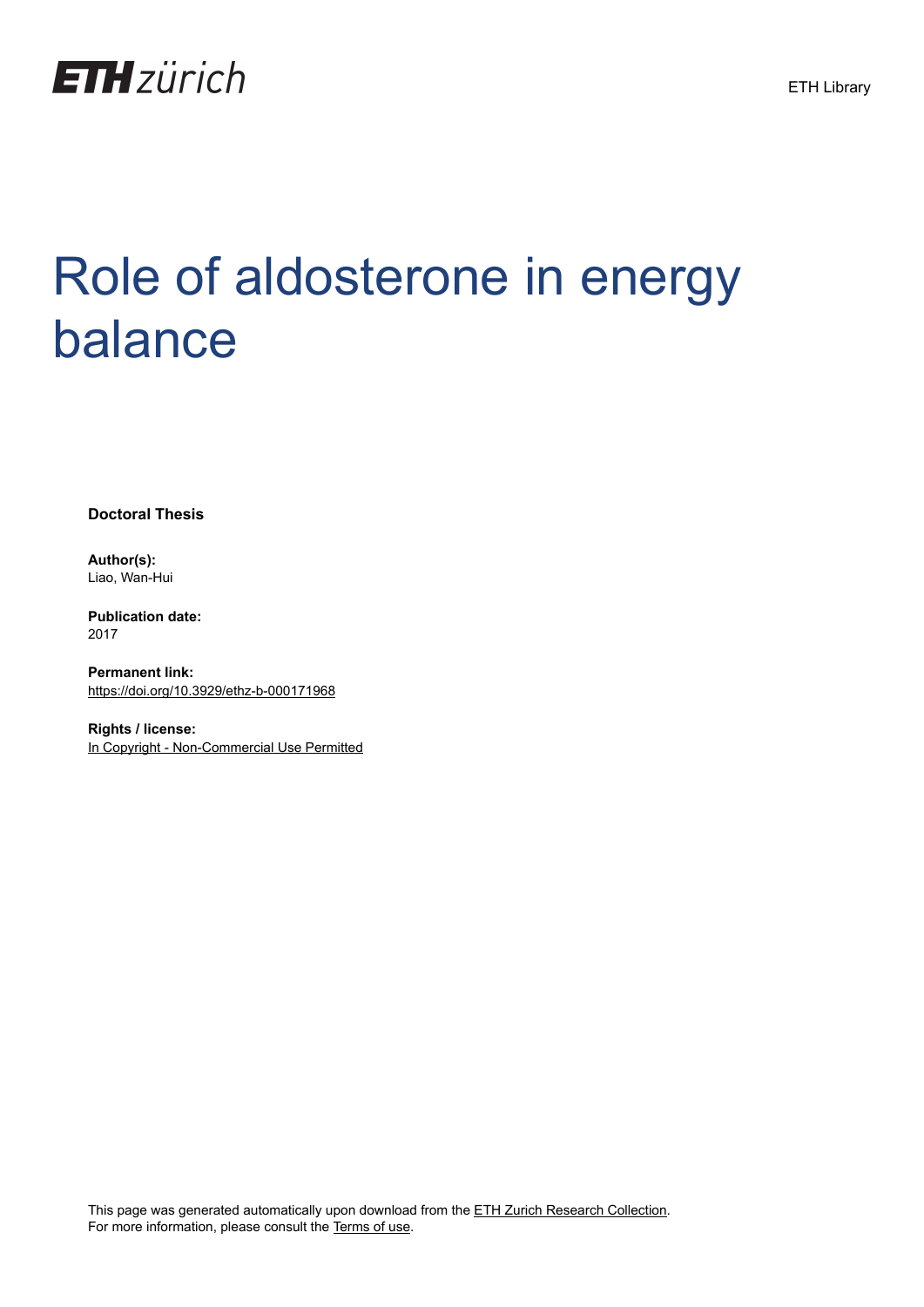DISS. ETH NO. 24222

## **Role of aldosterone in energy balance**

A thesis submitted to attain the degree of DOCTOR OF SCIENCES of ETH ZURICH (Dr. sc. ETH Zurich)

presented by

Wan-Hui Liao

M.D., Poznan University of Medical Sciences

Born%November 21, 1982

Taiwan

Accepted on the recommendation of

Prof. Dr. Wolfgang Langhans, examiner

Prof. Dr. Stephen C. Woods, co-examiner

Prof. Dr. Maciej Henneberg, co-examiner

2017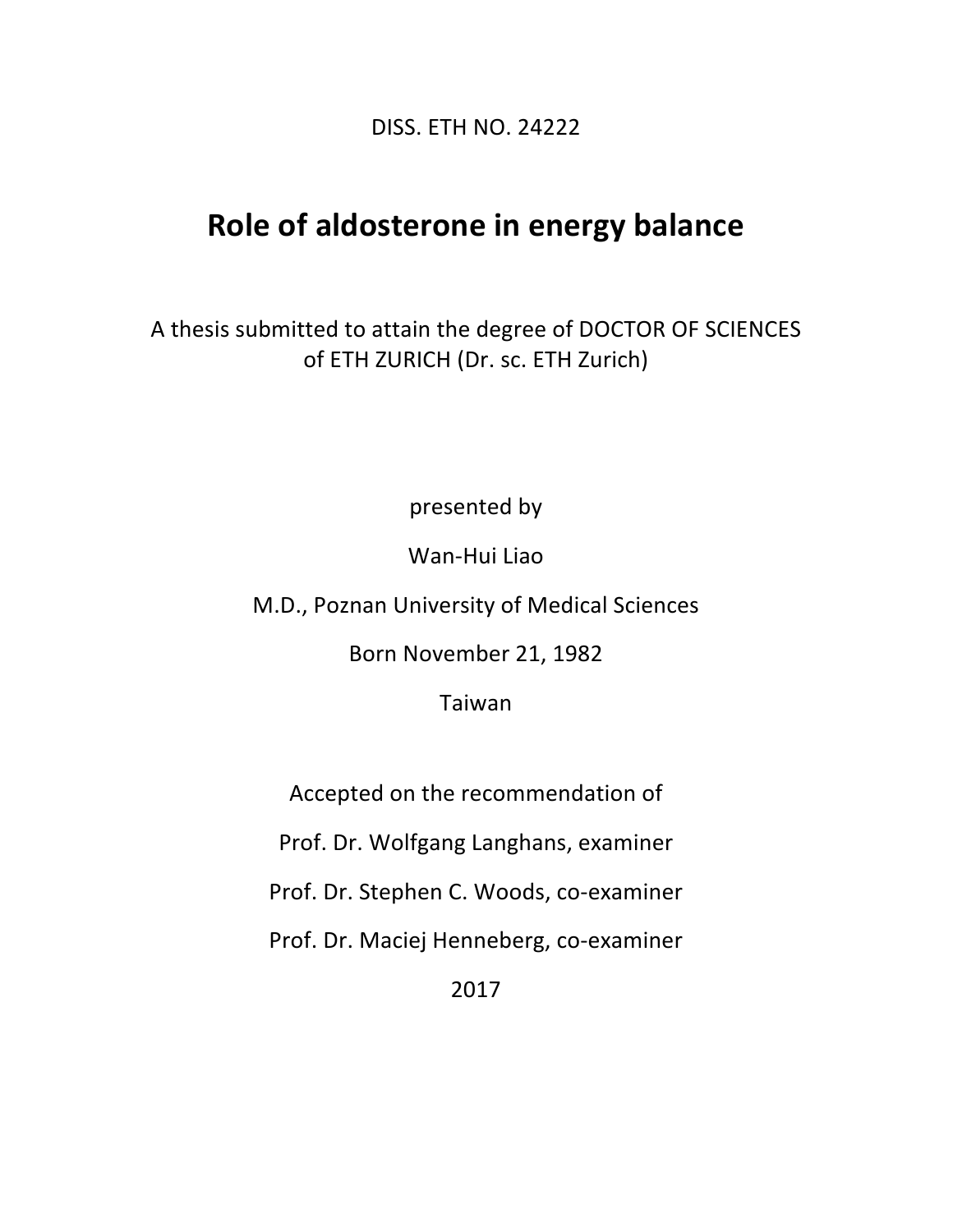## **SUMMARY**

Aldosterone serves as a chief regulator of body sodium (Na<sup>+</sup>), potassium (K<sup>+</sup>), fluid and blood pressure levels and controls renal acid excretion. By acting on the epithelia of nephron and colon, aldosterone enhances  $K^+$  excretion and retains Na<sup>+</sup> and water, which in turn elevates blood pressure. An increased level of plasma aldosterone is closely associated with obesity and supposedly involved in the pathogenesis of obesity-related hypertension and progressions of cardiovascular diseases. Weight loss in obesity not only improves blood pressure control and cardiovascular fitness, but also reduces aldosterone levels. Aldosterone could therefore be a critical mediator for obesity-related cardiovascular diseases. It might also be involved in the regulation of energy balance. The focus of this work is to understand how aldosterone regulates energy balance in physiological condition and in high-fat diet (HFD)-induced obesity. We used aldosterone synthase (key enzyme in aldosterone biosynthesis) knockout (ASKO) mice as an experimental model. The results of this study may also aid in the interpretation of the effects of aldosterone synthase inhibitors, a new class of cardiovascular drugs, on body weight (BW) in obese people.

ASKO mice maintained on chow diets (CD) at 22°C displayed growth retardation with lower BW (Male: ASKO vs WT =  $23.1 \pm 1.4$  vs  $28.7 \pm 1.7$  g; Female: ASKO vs WT =  $18.3 \pm 1.3$  vs 22.5  $\pm$  2.0 g), proportionally reduced weights of most organs and lengths of intestine measured at the time of transitioning into adulthood (2.5 months old). In adulthood, the BW of ASKO mice was as stable as that of WT mice, indicating that at this stage ASKO mice stayed in energy balance. Gross nutrient loss assessed by measuring fecal energy content with bomb calorimeter showed no difference between genotypes, suggesting that aldosterone deficiency does not alter intestinal macronutrient absorption. At the age of 5 months, however, ASKO mice had greater food intake and energy expenditure (EE) than WT mice and were hyperventilating, as suggested by a respiratory exchange ratio (RER) above 1 during the late 80% of the dark and the early light phases. Excessive acid accumulation in the body presumably triggered the hyperventilation in ASKO mice. The processing of nutrients and increased cellular metabolism during the active (dark) phase generates large amounts of endogenous acids, such as carbonic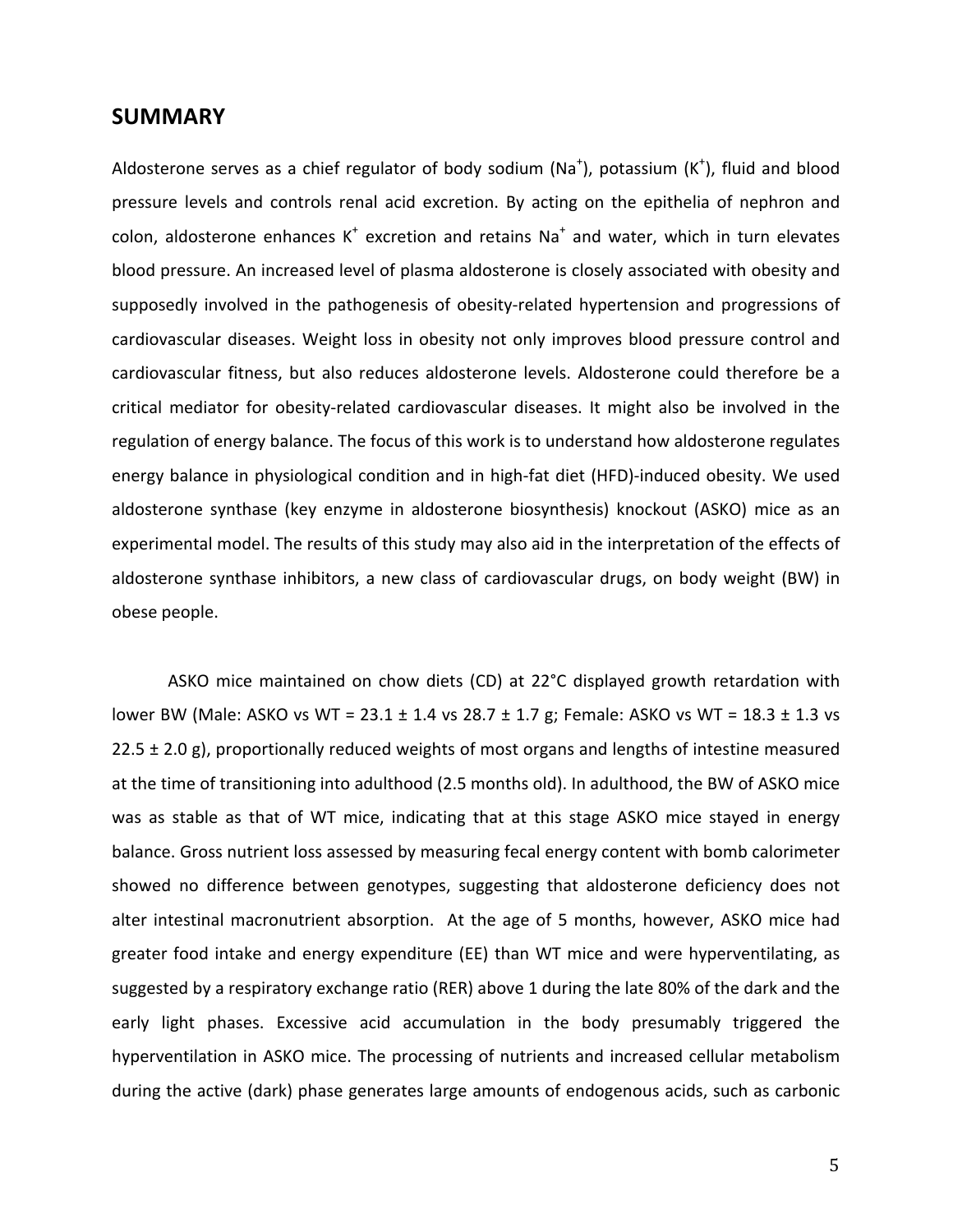and lactic acids. With a reduced renal capacity to eliminate acids duo to aldosterone deficiency, ASKO mice rely on respiratory compensation, exhaling more  $CO<sub>2</sub>$  relative to their  $O<sub>2</sub>$ consumption, to restore acid-base balance. In addition, hyperventilation in ASKO mice overlapped with the period of increased EE. As the energy cost of breathing increases exponentially with enhanced ventilation, we assume hyperventilation accounts for the extra energy expense in ASKO mice at 22°C. In support of this assumption, the EE difference between dark and light phase was greater in ASKO mice than in WT mice (129.68 in ASKO vs 81.67 units in WT, mice, respectively). To examine the role of hyperventilation in ASKO mice in the EE difference between genotypes at  $22^{\circ}$ C, we increased the housing temperature to thermoneutrality. The usual housing temperature of  $22^{\circ}C$  is a mild cold stress for mice that worsens acidosis and, thus, enhances hyperventilation by increasing the metabolic rate (CO<sub>2</sub>) production) and lactic acid production from increased anaerobic glycolysis as a result of peripheral vasoconstriction and from brown adipose tissue (BAT) activation. Increasing the housing temperature to 30°C attenuated the hyperventilation in ASKO mice. Their RER during the late 80% dark phase was reduced from  $1.024 \pm 0.002$  to  $1.017 \pm 0.002$  and was kept below 1 throughout the light phase. These changes were paralleled by a greater reduction in EE in ASKO mice than in WT mice in both dark (delta in ASKO - 307.28, in WT - 215.47 units) and light phases (delta in ASKO - 334.55, in WT – 233.79 units) to the extent that the EE difference between genotypes (observed at  $22^{\circ}$ C) disappeared. These results led us to conclude that aldosterone under normal physiological conditions increases the body's energetic efficiency. In situations of increased physiological and metabolic demands and thus enhanced endogenous acid production, such as during chronic cold exposure, aldosterone deficiency demands extra energy expenses to restore acid-base balance and, hence, burdens normal physiology.

Interestingly, chronic HFD feeding increased BW gain and visceral adiposity more in ASKO mice than in WT mice starting from week seven. As daily food intake was similar in both genotypes and aldosterone deficiency was unlikely to enhance intestinal nutrient absorption, we suspected a higher metabolic efficiency in HFD-fed ASKO mice. Insulin, with its powerful anabolic and anti-catabolic effects, increased more in ASKO mice than in WT mice. HFD-fed ASKO mice had nearly five times higher plasma insulin levels than HFD-fed WT mice, suggesting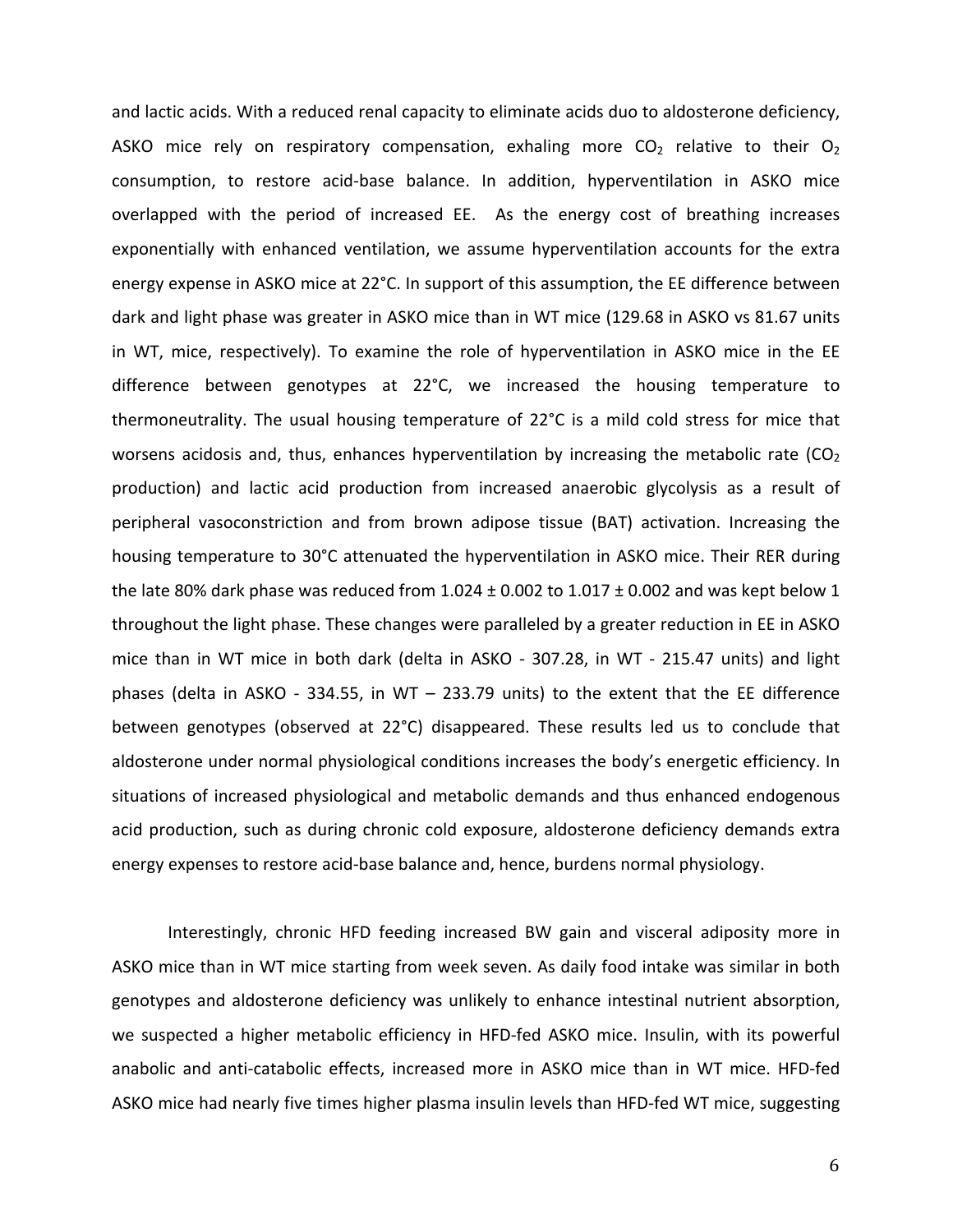that aldosterone deficiency increases metabolic efficiency by enhancing HFD-induced hyperinsulinemia. As adipose tissue is one of the main target tissues for insulin to regulate nutrient metabolism and energy turnover, we performed gene expression analysis focusing on adipose metabolism in visceral adipose tissue (VAT). Unlike VAT of WT mice, VAT of ASKO mice showed blunted responses to HFD-induced thermogenic reprogramming with lower mRNA levels of uncoupling protein-1 (UCP1), peroxisome proliferator-activated receptor alpha (PPARa), peroxisome proliferator-activated receptor gamma coactivator-1 alpha (PGC1a), and peroxisome proliferator-activated receptor gamma coactivator-1 beta (PGC1b). Adipocytes in VAT of HFD-fed ASKO mice were also more hypertrophic and had a reduced level of the active form of hormone sensitive lipase (HSL), the rate-limiting enzyme of lipolysis, when compared to those in VAT of HFD-fed WT mice. Probably due to a reduced lipolytic activity of VAT, HFD-fed ASKO mice had lower plasma non-esterified free fatty acid (NEFA) levels and a trend towards decreased liver triglyceride (TG) contents. As sympathetic stimulation of beta-3 adrenergic receptor (β3-AR) signaling in adipose tissue is the key mediator of HFD-induced thermogenic reprogramming and lipolysis, those changes in ASKO mice might be due to a lack of sympathetic activation. We therefore assayed tissue contents of tyrosine hydroxylase, an indirect measure of sympathetic innervation, and found that VAT of HFD-fed ASKO mice did not have a reduced sympathetic input. On the other hand, overnight fasting decreased plasma insulin of HFD-fed WT and ASKO mice to a similarly low level and led to a quantitatively similar increase in thermogenic gene expression and liver TG contents. This indicates that insulin might play a main role in shutting down lipolysis and thermogenic reprogramming in HFD-fed ASKO mice. Using in vitro cell cultures - differentiated 3T3-F442 adipocytes and human adipocytes - we further found that aldosterone attenuated the suppressing effects of insulin and potentiated the activating effects of the norepinephrine analog isoproterenol on thermogenic gene expression and lipolysis. To assess the role of aldosterone in potentiating β3-AR-mediated thermogenic and lipolytic effects on VAT in vivo, we injected CL316243, a selective β3-AR agonist in CD-fed mice that do not have a difference in plasma insulin levels in the non-fasting state. As WT mice showed a greater increase in plasma NEFAs and VAT thermogenic gene expression, we concluded that aldosterone in vivo potentiates β3-AR-mediated thermogenic and lipolytic effects on VAT. Moreover, we found that chronic HFD feeding increased the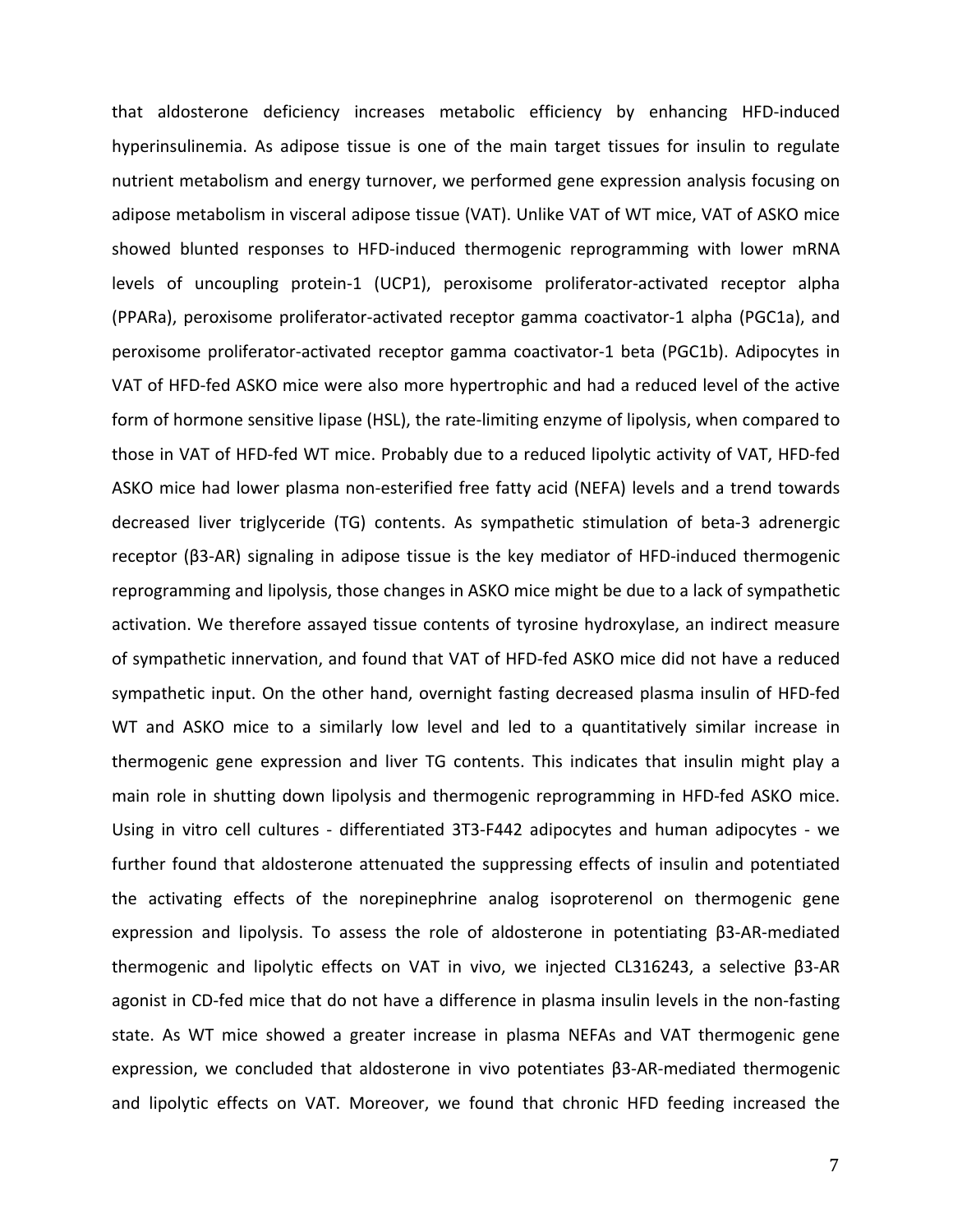transcriptional level of aldosterone synthase in VAT of WT mice. Together these data led us to postulate that adipoctye-derived aldosterone is involved in modulating lipolytic and themogenic activities in VAT of HFD-fed mice. Activation of thermogenesis in adipose tissue reduces the coupling of respiratory oxidative phosphorylation to ATP production and accelerates temperature-dependent biochemical reactions, thus increasing the energy loss from energy transformation and from futile cycles. From these data, we concluded that aldosterone in chronic HFD-feeding promotes a negative energy balance by attenuating HFDinduced hyperinsulinemia and sensitizing adipocytes to norepinephrine-stimulated catabolism. It also reduced the inhibitory effects of insulin on thermogenic gene expression.

In sum, under normal physiological conditions aldosterone enhances energetic efficiency, whereas in HFD-induced obesity, it promotes a negative energy balance.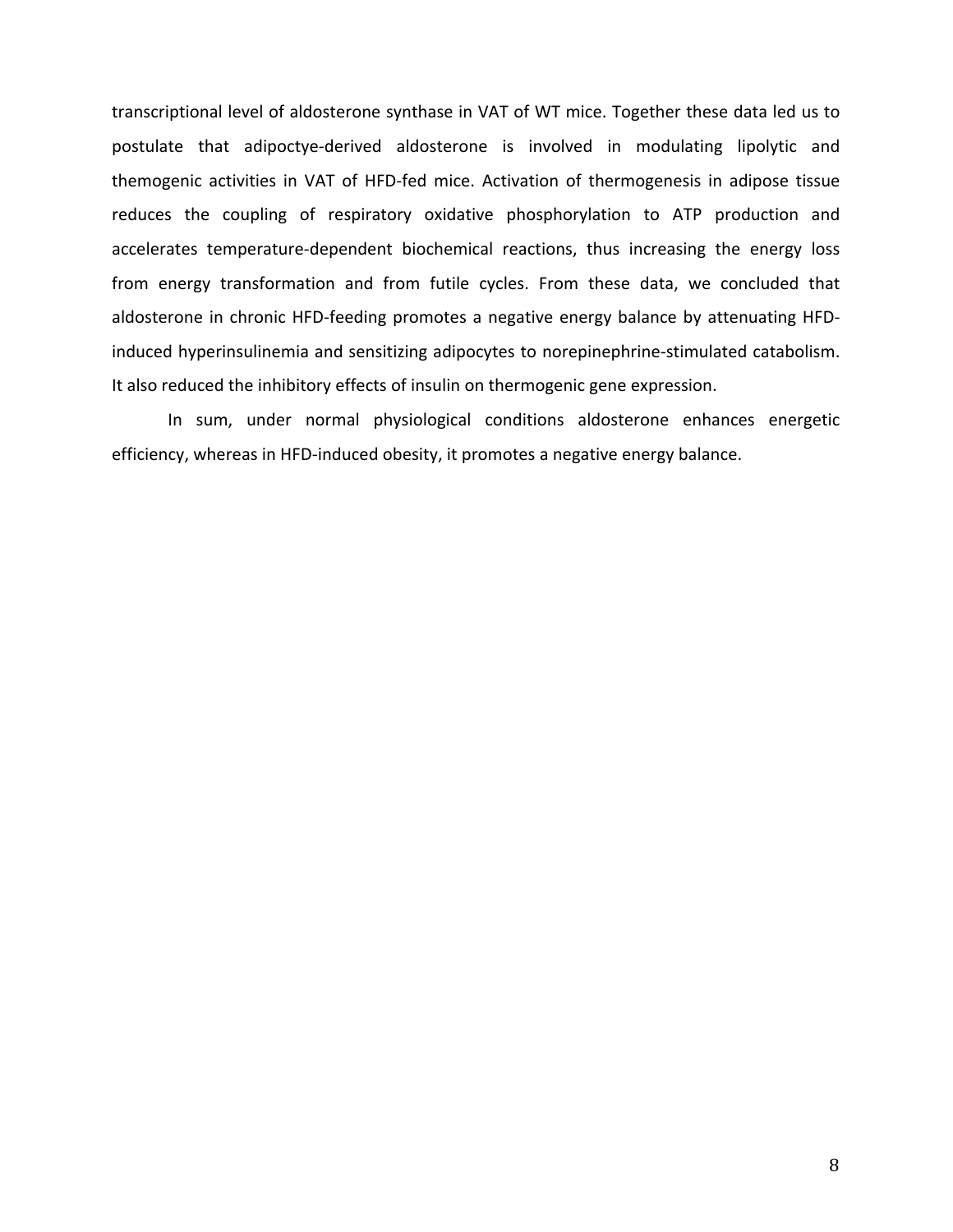## **ZUSAMMENFASSUNG**

Aldosteron reguliert im Wesentlichen die Natrium- (Na<sup>+</sup>) und Kaliumkonzentration (K<sup>+</sup>) im Körper und ist somit massgeblich an der Regulation des Wasserhaushalts sowie des Blutdrucks beteiligt. Darüber hinaus kontrolliert Aldosteron die renale Ausscheidung von Säuren und beeinflusst somit ebenfalls den Säure-Basen Haushalt. Die Wirkung von Aldosteron auf das Epithel in Niere und Darm führt zu einer verstärkten Na<sup>+</sup>-Rückresorption und K<sup>+</sup>-Exkretion und somit zur Erhöhung des Blutdrucks. Erhöhte Aldosteron-Plasmaspiegel sind mit Fettleibigkeit assoziiert und stehen möglicherweise mit der Entstehung von Bluthochdruck und dessen Einfluss auf die Entwicklung von Herz-Kreislauf-Erkrankungen im Zusammenhang. So ist bekannt, dass eine Gewichtsabnahme bei Fettleibigen nicht nur zu einer Erniedrigung der Blutdruckwerte und damit einhergehenden verminderten Herzmuskelbelastung führt, sondern ebenfalls mit verminderten Aldosteron-Plasmaspiegeln assoziiert ist. Basierend auf dieser Beobachtung wird vermutet, dass Aldosteron an der Entstehung von Herz-Kreislauf- Erkrankungen bei stark übergewichtigen Patienten massgeblich beteiligt ist. Darüber hinaus wird vermutet, dass Aldosteron ebenfalls einen Einfluss auf die Regulation des Energiestoffwechsels hat. In diesem Zusammenhang soll in dieser Arbeit die Rolle von Aldosteron in der Regulation des Energiestoffwechsels sowohl unter physiologischen Bedingungen als auch unter Bedingungen von Hoch-Fett Diät (HFD)induzierter Fettleibigkeit untersucht werden. Zu diesem Zweck wurde in dieser Arbeit ein Aldosteron-Synthase knock-out Mausmodell (ASKO) bezüglich verschiedener physiologischer Parameter charakterisiert. Die Aldosteron-Synthase ist das Schrittmacher-Enzym in der Aldosteron-Synthese. Darüber hinaus soll diese Arbeit helfen, die Wirkung von Aldosteron Synthase-Inhibitoren, einer neuen Wirkstoffklasse gegen Bluthochdruck, auf das Körpergewicht neu zu interpretieren.

Bei Eintritt in die Adoleszenz (2.5 Monate) weisen ASKO-Mäuse auf Chow-Diät bei 22°C Umgebungstemperatur sowohl eine Wachstumsretardierung als auch eine geringere Körpermasse als Wildtyp (WT) Mäuse auf (Männchen: ASKO *vs*. WT = 23.1 ± 1.4 vs. 28.7 ± 1.7 g; Weibchen: ASKO *vs*. WT = 18.3 ± 1.3 vs. 22.5 ± 2.0 g), die mit proportional verringerten Organgewichten und einer verkürzten Gesamtdarmlänge einhergeht. Im Erwachsenenalter normalisieren sich jedoch die Gewichtsunterschiede zwischen den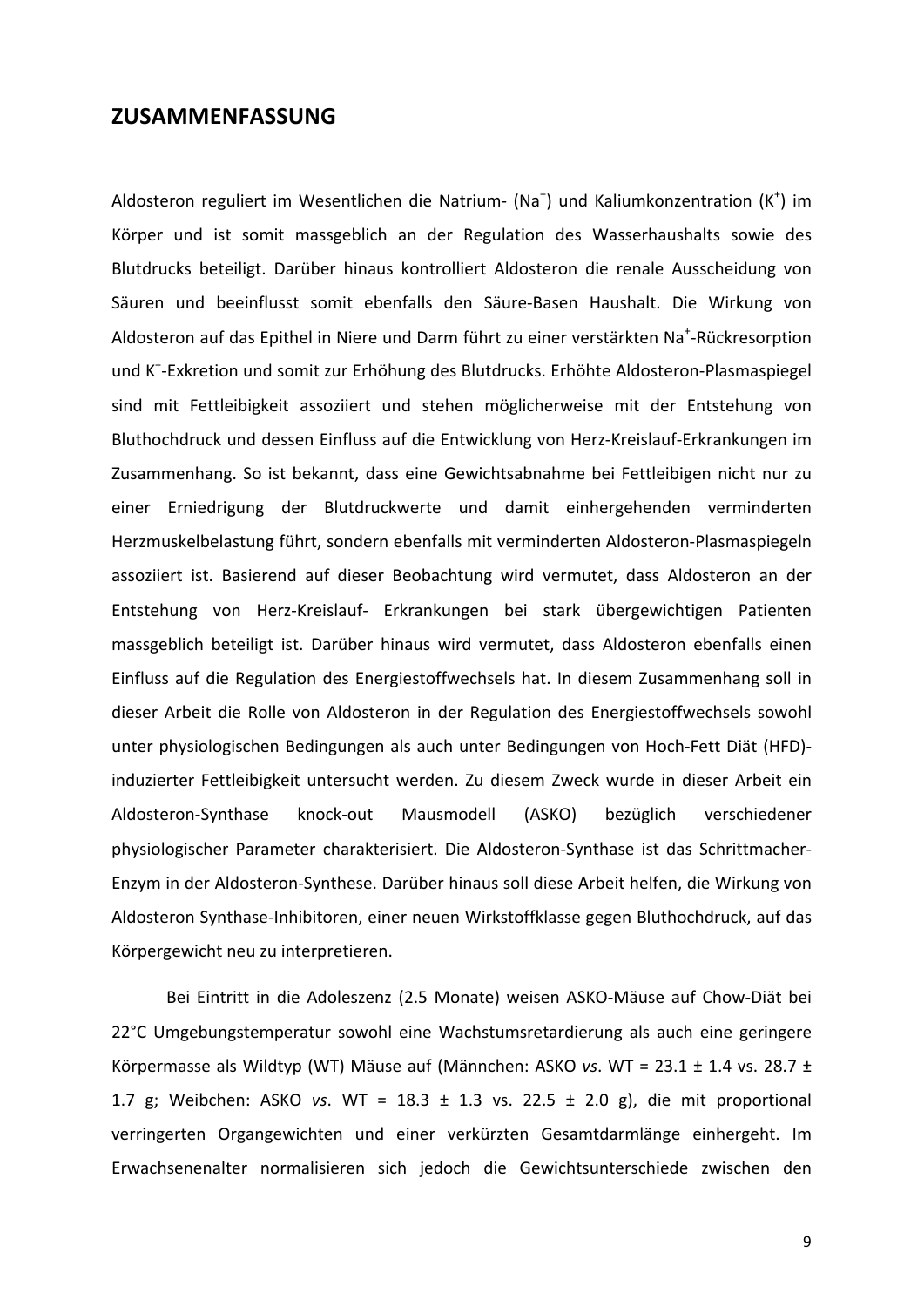Gruppen, welches auf einen Ausgleich der Energiebilanz hindeutet. Messungen des Energiegehalts im Fäzes mittels Bombenkalorimetrie zeigen keinen Unterschied zwischen den Gruppen und schliessen einen Energieverlust durch gestörte intestinale Resorption von Makronährstoffen in Aldosteron-defizienten Mäusen aus. Im Alter von 5 Monaten besitzen ASKO-Mäuse sowohl eine gesteigerte Futteraufnahme als auch einen gesteigerten Energieumsatz (EU) und sind durch Hyperventilation, indiziert durch einen respiratorischen Quotienten (RQ: VCO<sub>2</sub>/VO<sub>2</sub>) > 1, in den späten 80% Aktiv- und frühen Schlafphase charakterisiert. Als Ursache dieser Hyperventilation wird die gesteigerte Akkumulierung von Säuren (z.B. Bicarbonat und Laktat) vermutet, die insbesondere während der Metabolisierung von Nährstoffen in der aktiven Phase produziert werden. Die durch Aldosteron-Defizienz bedingte, verminderte renale Ausscheidung von Säuren, führt bei ASKO-Mäusen zu einer gesteigerten Abatmung von  $CO<sub>2</sub>$  relativ zur  $O<sub>2</sub>$  Aufnahme, um der gesteigerten Säurebelastung des Organismus kompensatorisch entgegenzuwirken. Darüber hinaus könnte der bei ASKO-Mäusen beobachtete gesteigerte EU durch den erhöhten Energieaufwand für die Steigerung der Atemfrequenz erklärt werden. Diese Annahme wird durch die Beobachtung unterstützt, dass die Differenz des EU zwischen der Aktiv- und Schlafphase bei ASKO-Mäusen grösser ist als bei WT-Mäusen (129.68 bei ASKO vs. 81.67 Einheiten bei WT). Um den Zusammenhang zwischen Hyperventilation und dem gesteigerten EU bei ASKO-Mäusen näher charakterisieren zu können, wurden die Experimente unter für Mäusen thermoneutralen Bedingungen (30°C) wiederholt. Die Haltung von Labormäusen bei einer Standardtemperatur von 22°C ist gleichbedeutend mit einem milden kälteinduzierten Stress, der zu einer Verstärkung einer metabolischen Azidose führt. Ursächlich dafür ist zum einen, eine durch die Aktivierung von braunem Fett gesteigerte Stoffwechselrate  $(CO<sub>2</sub>$  Produktion) und zum anderen ein Anstieg der Laktatproduktion als Resultat einer gesteigerten anaeroben Glykolyse, bedingt durch die periphere Vasokonstriktion. Die Haltung bei 30°C führte bei ASKO-Mäusen sowohl zu einer Verminderung der Hyperventilation als auch zu einer Reduktion des RQ von  $1.024 \pm 0.002$ auf  $1.017 \pm 0.002$  in den späten 80% der Aktivphase und von konstant unter 1.0 während der Schlafphase. Gleichzeitig war ein Abfall des EU bei ASKO-Mäusen im Vergleich zu WT-Mäusen sowohl in der Aktiv- (Delta bei ASKO - 307.28, bei WT - 215.47 Einheiten) als auch in der Schlafphase (Delta bei ASKO - 334.55, in WT - 233.79 Einheiten) zu beobachten, der im Vergleich zu den Haltungsbedingungen bei 22°C keinen signifikanten Unterschied bezogen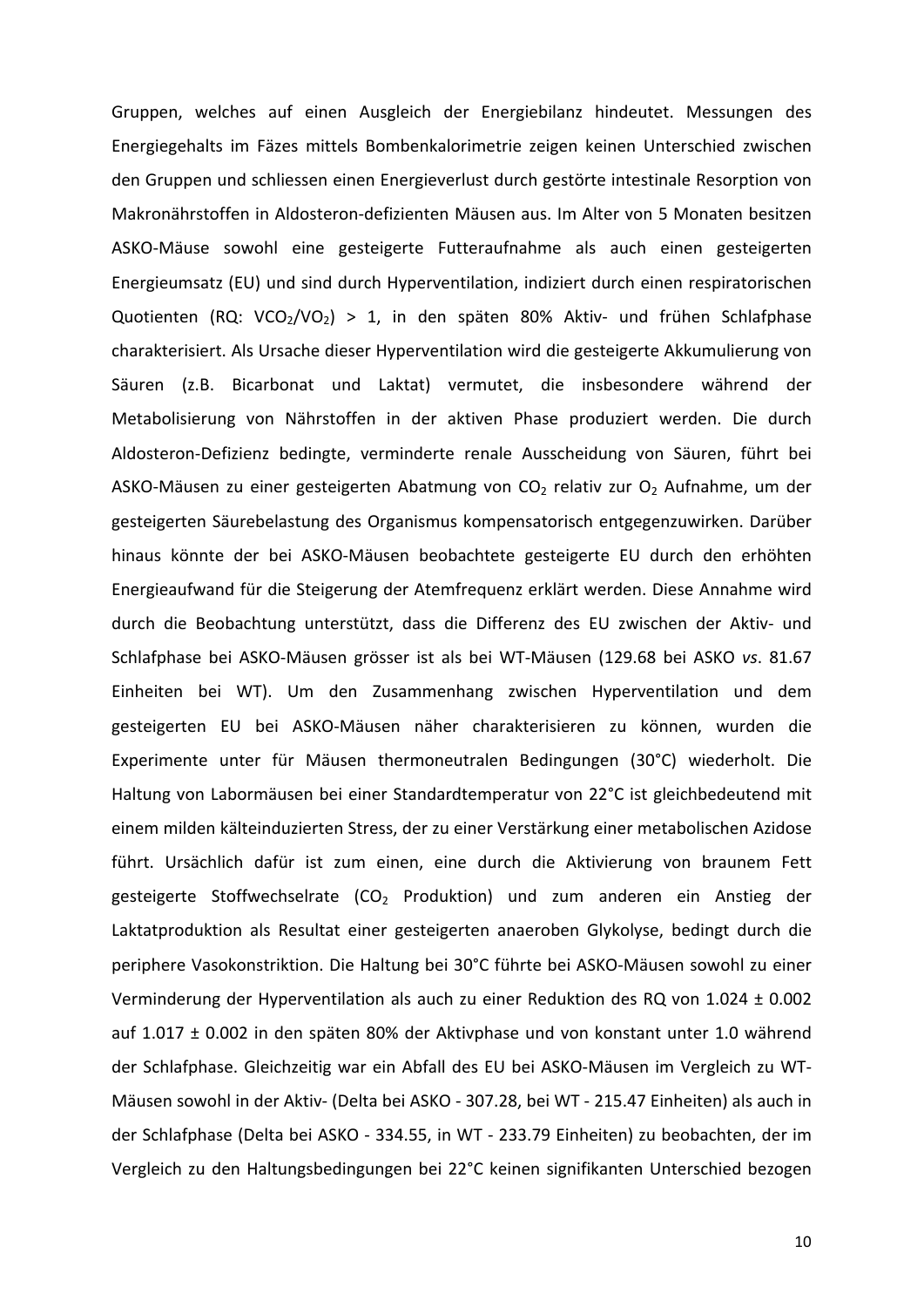auf den EU zwischen den Gruppen darstellt. Zusammengefasst ist festzustellen, dass unter Bedingungen erhöhter physiologischer und metabolischer Belastung, wie z.B. chronischer Kälteexposition, die ihrerseits eine Steigerung der Säureproduktion zu Folge hat, eine Aldosteron-Defizienz zu einer Steigerung des Energiebedarfs zur Entlastung des Säure-Basen Haushalts führt und somit eine physiologische Mehrbelastung des Organismus darstellt. Diese Beobachtungen führen zu der Schlussfolgerung, dass Aldosteron unter physiologischen! Bedingungen! einen! signifikanten! Einfluss! auf! die! Regulation! des! Energiehaushaltes hat.

ASKO-Mäuse auf HFD weisen im Vergleich zu WT-Mäusen interessanterweise nach 7 Wochen eine gesteigerte Gewichtszunahme und eine Zunahme an Viszeralfett (VF) auf. Aufgrund der unveränderten täglichen Futteraufnahme zwischen den Gruppen und der Annahme, dass Aldosteron-Defizienz zu keiner verbesserten intestinalen Nährstoffresorption führt, kommen wir zu der Schlussfolgerung, dass ASKO-Mäuse auf HFD eine gesteigerte metabolische Effizienz aufweisen. Wir konnten beobachten, dass Insulin, ein massgebliches Hormon in der Regulation von anabolen und anti-katabolen Prozessen, auf HFD bei ASKO-Mäusen stärker anstieg als bei WT-Mäusen. So sind die Insulin-Plasmaspiegel bei ASKO-Mäusen auf HFD im Vergleich zu WT-Mäusen auf HFD um ein fünffaches erhöht. Dies führt zur Annahme, dass Aldosteron-Defizienz zu einer Verstärkung einer HFD-induzierten Hyperinsulinämie und somit einer Steigerung der metabolischen Effizienz führt. Insulin hat im Fettgewebe einen wesentlichen Einfluss auf die Regulation des Metabolismus von Nahrungsinhaltsstoffen sowie den Energieumsatz. Daher führten wir im VF Expressionsanalysen von Genen durch, die einen direkten Einfluss auf den Fettstoffwechsel haben. VF von ASKO-Mäusen reagiert vermindert auf HFD-induzierte thermogene Umprogrammierung, was sich in reduzierten mRNA Spiegeln von "uncoupling protein-1" (UCP1), "peroxisome proliferator-activated receptoralpha" (PPARa), "peroxisome proliferator-activated receptor gamma coactivator-1 alpha" (PGC1a) und "peroxisome proliferator-activated receptorgamma coactivator-1 beta" (PGC1b) manifestierte. Darüber hinaus sind Adipozyten des VF von ASKO-Mäusen auf HFD durch Hypertrophie sowie eine verminderte Expression der aktiven Form der hormonsensitiven Lipase (HSL), dem schrittmachendem Enzym der Lipolyse, charakterisiert. Möglicherweise ist diese reduzierte Aktivität ursächlich für die verminderten Plasmaspiegel von freien Fettsäuren und für die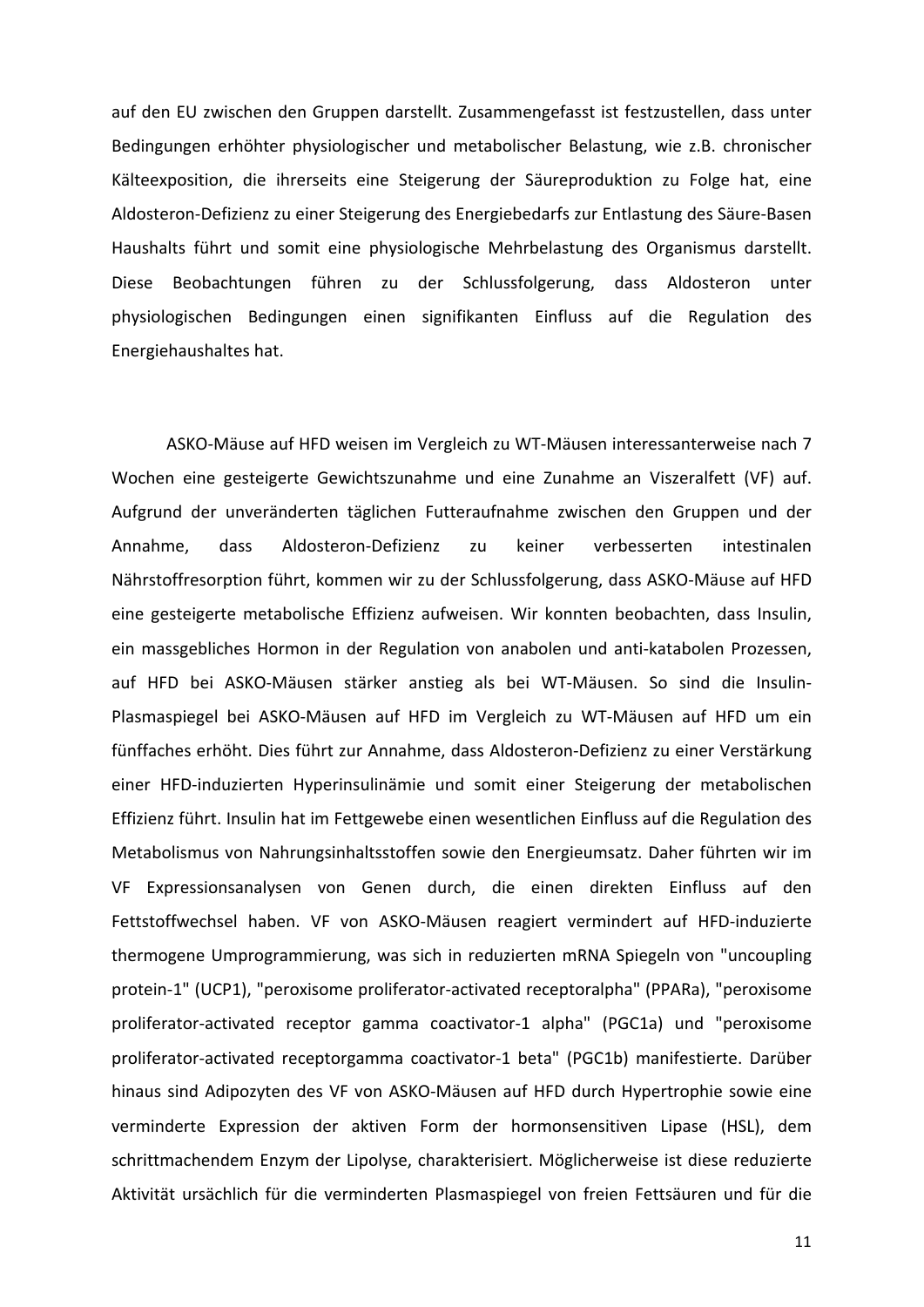Tendenz zu verringerten Triglyzeriden in der Leber, die bei ASKO-Mäusen auf HFD beobachtet werden. Da die Stimulierung des symphatischen Nervensystems durch den beta-3 Adrenorezeptor (β3-AR) Signalweg im Fettgewebe eine wesentliche Rolle bei der thermogenen Umprogrammierung spielt, wird vermutet, dass die verminderte Genexpression bei ASKO-Mäusen auf HFD auf eine reduzierte Aktivierung des sympathischen Nervensystems zurückzuführen ist. Die Quantifizierung der Tyrosin-Hydroxylase, ein indirekter Marker für sympathische Innervation, wies keinen Unterschied zwischen ASKO-Mäusen und WT-Mäusen auf HFD auf und lässt demnach auf keine gestörte sympathische Aktivierung bei ASKO-Mäusen schliessen. Interessanterweise führt ein Übernachtfasten von ASKO-Mäusen und WT-Mäusen auf HFD zu einer Reduzierung auf vergleichbare Insulin-Plasmaspiegel und damit einhergehenden erhöhten Expressionsniveaus von thermogenen Genen wie auch Triglyzeridspiegeln in der Leber. Daher wird vermutet, dass Insulin im Wesentlichen sowohl für die verminderte Induktion der thermogenen Umprogrammierung als auch für die reduzierten Lipolyse bei ASKO-Mäusen auf HFD verantwortlich ist. *In vitro*-Untersuchungen an differenzierten 3T3-F442 und humanen Adipozyten konnten zeigen, dass Aldosteron einerseits in der Lage war, die inhibierende Wirkung von Insulin bezüglich thermogener Umprogrammierung aufzuheben, als auch die stimulierende Wirkung des Norepinephrin-Analogs Isoproterenol auf die Expression von thermogenen Genen sowie die Lipolyse zu verstärken. Um die *in vivo* Rolle von Aldosteron im VF bei der Verstärkung des β3-AR vermittelten thermogenen und lipolytischen Effektes zu untersuchen, injizierten wir CL316243, einen selektiven β3-AR-Agonisten, bei Mäusen auf Chow-Diät. WT-Mäuse wiesen im Vergleich zu ASKO-Mäusen sowohl einen grösseren Anstieg der Plasmaspiegel von freien Fettsäuren, als auch eine gesteigerte Expression von thermogenen Genen im VF auf. Darüber hinaus führt eine chronische HFD bei WT-Mäusen zu erhöhten Genexpressionsspiegeln der Aldosteron-Synthase im VF. Zusammengefasst führen die Ergebnisse zu der Annahme, dass Aldosteron im Wesentlichen in der Modulierung der thermogenen und lipolytischen Aktivierung im VF von Mäusen auf HFD involviert ist. Die Aktivierung der Thermogenese im Fettgewebe vermindert die Kopplung der oxidativen Phosporylierung an die ATP-Produktion, beschleunigt temperaturabhängige Reaktionen und führt somit zu einem Energieverlust durch den Einfluss auf Energieumwandlungsprozesse und die Aktivierung von alternativen Substratzyklen. Basierend auf unseren Daten schlussfolgern wir, dass Aldosteron sowohl